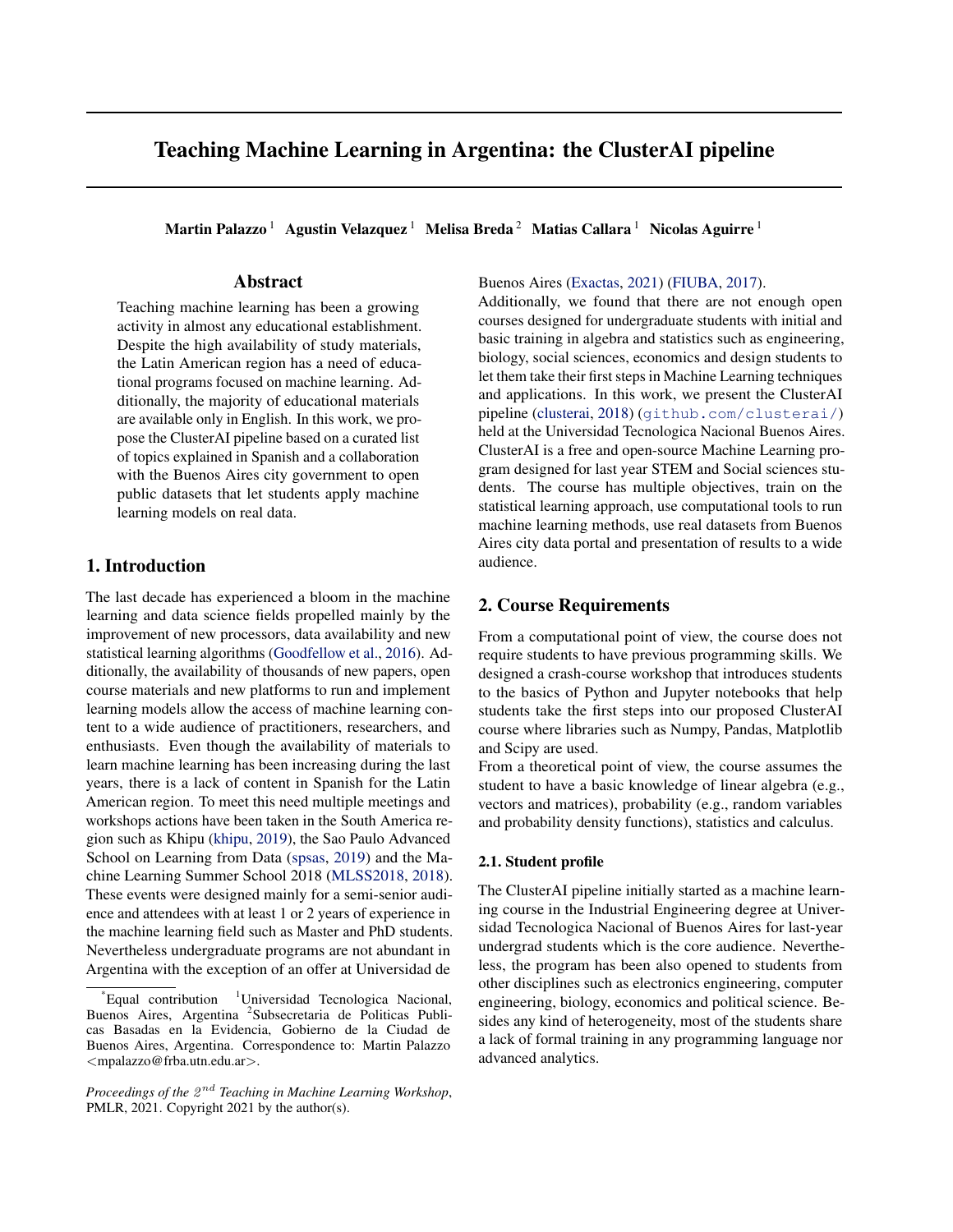#### 2.2. ClusterAI teaching team

To allow the organization and implementation of the course three main teachers are assigned to teach in three sections of 1.5 hours each every class. Sections are theory, coding practice and case study. Additionally more than 20 mentors are voluntary participating to follow one student group for the final project.

# 3. The ClusterAI pipeline: Contents of the course and learning path

The course is divided into 7 chapters. The fundamental idea is to deliver each chapter as a workshop. The full course becomes then a sequence of workshops in which we study one specific topic at a time. The first six chapters of the course are: exploratory data analysis, supervised learning, unsupervised learning, dimensionality reduction, introduction to natural language processing and neural networks.



Figure 1. Pipeline of topics covered during the CluterAI course.

Then, chapter 7 corresponds to the final project presented by the students and described in sections [4](#page-2-0) and [6.](#page-3-0) The bibliography used is based on papers related to each topic and books like, Elements of statistical learning [\(Friedman et al.,](#page-4-0) [2001\)](#page-4-0), Machine Learning and Pattern Recognition [\(Bishop,](#page-4-0) [2006\)](#page-4-0), and the Deep Learning Book [\(Goodfellow et al.,](#page-4-0) [2016\)](#page-4-0) among others. The following subsections details the first six chapters of the course.

#### 3.1. Exploratory Data Analysis

The exploratory data analysis (EDA) part is the initial stage of the course. The objective is to teach students how to handle, pre-process, explore, visualize and describe tabular data. Despite Machine Learning is commonly applied to different data modalities such as Natural Language, Images, Time Series and Graphs, we decide to start with the most common and easy to work data format: tabular data.

The EDA part is composed of three sections of the course. The first three sections are more technical than theoretical since the objective is to introduce the students to the Python stack for data analysis. We assume that the learning curve of a student to get used to Numpy, Pandas, Matplotlib and Scipy can take three to four weeks. During these weeks students learn to use Jupyter Notebooks and make exploratory data analysis on tabular data, mainly CVS files.

The exploratory analysis aims to explain multiple visualizations and analytical approaches such as heatmaps, box plots, scatter plots, bar plots and histograms among others to describe visually the dataset.

To handle tabular data, Pandas and Numpy libraries are used to filter, concatenate, merge, and process data tables. Additionally, pre-processing tasks [\(van den Berg et al.,](#page-4-0) [2006\)\(Jain & Bhandare,](#page-4-0) [2011\)](#page-4-0) are explained since it is a core activity when dealing with open source data for the final project. All the previous concepts are explained from a theoretical point of view and simultaneously by applying with coding exercises on real data from the Buenos Aires city government open data portal such as the [\(GCBA,](#page-4-0) [2019\)](#page-4-0).

#### 3.2. Supervised Learning

Once the exploratory data analysis part is covered, the first Machine Learning concept to teach is the Supervised Learning approach. This part has three chapters about statistical learning theory and applications where classification and regression learning tasks are covered.

As an introduction to supervised learning, the concept of how samples are drawn from a d-dimensional space  $\mathcal{X} \in \mathbb{R}^d$  where d is the number of dimensions or features and the multivariate approach is needed to learn from high dimensional data. Then supervised learning is explained by first introducing a hypothesis space of potential functions to be used in the learning task and the role of the loss function to pick the best one within the available space.

After defining the differences between regression and classification tasks linear and nonlinear models are explained and how these play a role in the required complexity of the model along with the variance versus bias concept and how this impact the model selection task. To deal with the model selection step cross-validation, grid search and model evaluation are studied.

The classifiers used in the course are support vector machines, k-nearest neigh boors, logistic regression and random forests. For regression tasks linear regression, polynomial regression, support vector regression and k-nearest neigh boors regression are studied.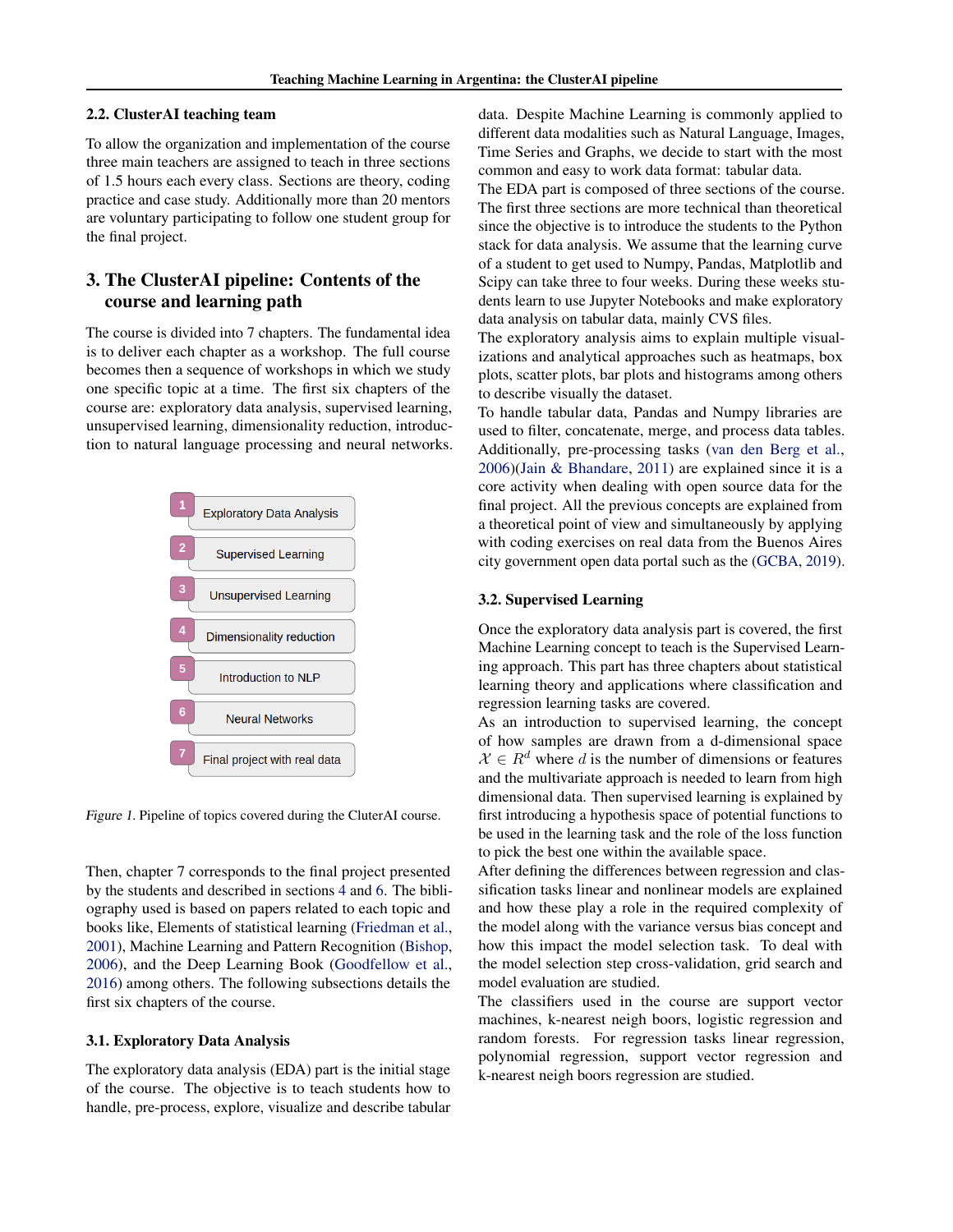#### <span id="page-2-0"></span>3.3. Unsupervised Learning

The unsupervised learning part is based mainly on clustering and community detection methods. The idea of this part is to explain the similarity between sample vectors concept and how different measures of similarity can be used to understand if a pair of samples are similar or not. Clusters are explained and downstream analysis is studied once the segmentation of samples is obtained.

Two popular clustering methods, K-means and Hierarchical clustering, are explained and applied on Buenos Aires subway stations or house prices in Buenos Aires City datasets. Evaluation metrics such as Silhouette Index [\(Brun et al.,](#page-4-0) [2007\)](#page-4-0) and Rand Index [\(Hubert & Arabie,](#page-4-0) [1985\)](#page-4-0) are studied to let the student decide which number of clusters is the best for a given problem.

#### 3.4. Dimensionality Reduction

In the dimensionality reduction chapter linear and nonlinear unsupervised approaches are studied.

The first concept to introduce is the curse of dimensionality and how the sample to feature ratio is an important aspect to analyze before implementing a machine learning task. Additionally, a section explaining the differences between feature selection and feature extraction methods is included. The three methods studied in this chapter are Principal Component Analysis, Kernel Principal Component Analysis (kPCA) and T-distributed Stochastic Neighbor Embedding (t-SNE).

The idea for this chapter is to introduce the students on how to visualize high dimensional data in two dimensions and to reduce the complexity of a learning task due to the dimension reduction.

#### 3.5. Introduction to Natural Language Processing

The idea of the NLP chapter is to make a brief introduction to other types of data formats beyond the tabular data case such as Natural language. In this chapter simple and introductory techniques such as Tokenization, Bag of Words and the TF-IDF are studied and applied on toy and real datasets. We encourage students to build their datasets with real data by taking more than 200 headlines of two newspapers from Argentina: Clarin and Pagina12. Both newspapers are known to be ambassadors of two extreme opposite political parties thus their economic headlines tend to encode signals according to two classes. They are encouraged to build the data-sets with these newspapers and learn a low dimensional representation of the economic headlines. Then supervised and unsupervised approaches are used to analyze how headers from each newspaper tend to group. Another application is the pre-processing and classification of positive and negative movie reviews, which is a popular and common teaching example for NLP tasks.

#### 3.6. Neural Networks

The neural network chapter is the last one before the student project part. Neural networks are explained and trained only on tabular data.

Before studying general neural networks, the Perceptron model is presented followed by different activation functions. Then the multilayer perceptron model is presented along with different neural networks architectures such as number of hidden layers or neurons per layer. Then loss functions such as Mean Squared Error and Cross Entropy are studied in addition to the concept of local minimum in the loss landscape function. Additionally, the gradient descent and backpropagation algorithm are explained. Finally, it is explained how to improve the neural network training by regularization terms, reducing the learning rate on plateau, Dropout and Batch Normalization. With the explained concepts students are encouraged to train neural networks on simple and tabular labeled datasets such as the Wisconsin Breast Cancer or the Iris data-set and perform classification. The idea is to let students train neural networks on simple problems to understand how all the hyper-parameters affect the results. Once basic neural network implementations for supervised learning such as classification problems are introduced then the Autoencoder model is studied as an unsupervised nonlinear dimension reduction method. In this part, students benchmark low dimensional visualization tasks of the auto-encoder against the PCA and Kernel-PCA. The application case involving real data is the gene expression cancer dataset from the International Cancer Genome Consortium [\(Zhang et al.,](#page-4-0) [2011\)](#page-4-0) to let students learn low dimensional latent space of tumours and perform supervised or unsupervised downstream tasks.

# 4. Student Projects

One of the main goals for the students in this course is to develop from the ground up an applied Machine Learning based project aiming for solving real problems or getting new insights into an existing situation.

By making groups of three students, each group has the objective to pick a dataset from the Open Data Portal from the Buenos Aires city government [\(GCBA,](#page-4-0) [2019\)](#page-4-0) to make an exploratory data analysis and implement a supervised or unsupervised learning approach to discover insights from the selected dataset. The first part of the project is the most critical since the data cleaning and pre-processing tasks are required when dealing with the open data source. All the implementations are required to be done in a Python framework as explained in section [5.](#page-3-0) Additionally, each group has assigned one alumni student serving as a mentor and helping them to get along with the objective to ensure a consistent result to be shared at the end of the course. During the course, students have different checkpoints with professors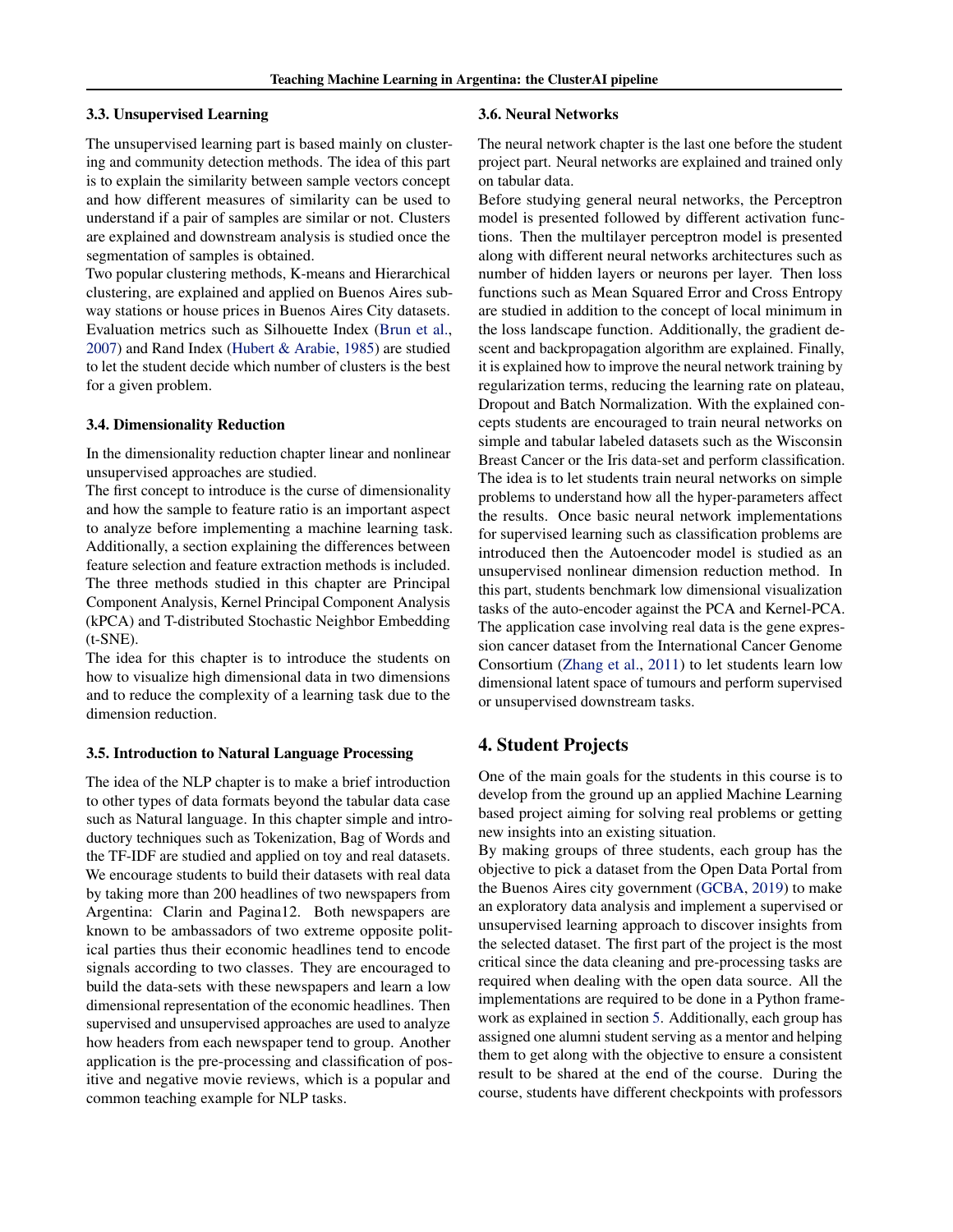<span id="page-3-0"></span>and mentors on how to choose a profitable dataset, working strategies, best-suited algorithms and other technical issues. The final delivery is divided into 3 pillars: first, a Jupyter Notebook with the development of the project, second, a technical report explaining the root of the problem they were trying to solve, how they overcome all difficulties and the conclusions and last but not least a research poster that is presented to the public in an open event at the university where not only members of the university attend but also people from different backgrounds and disciplines.

With this methodology, students are exposed to a holistic view, from understanding the problem, building the pipeline, overcoming technical issues and presenting results in an open Data Science fair with +100 participants from different backgrounds.

# 5. Technologies used

The ClusterAI pipeline is a Python-based course. All classroom exercises and explanations are coded in Jupyter note-books (Pérez & Granger, [2007\)](#page-4-0) that serve multiple purposes: explaining and visualizing theoretical concepts with toy data, solving simple exercises with popular datasets such as the Wisconsin Breast Cancer or Iris dataset and coding implementations on real data as case studies class by class.

Sklearn and Tensorflow Keras are the main libraries to implement ML algorithms during the course as well as Pandas, Numpy [\(Harris et al.,](#page-4-0) [2020\)](#page-4-0) and Matplotlib for data wrangling and visualization are used. Additionally, all workshop material is stored in a public Github repository [\(clusterai,](#page-4-0) [2018\)](#page-4-0) where notebooks and scripts are built and published by professors in collaboration with mentors. Each year, new content is updated and created.

For communication purposes between mentors, professors, and students the course uses Slack channels [\(slack,](#page-4-0) [2021\)](#page-4-0). During the COVID-19 pandemic, this channel resulted useful to replace the physical room allowing students to share content and decentralize the flow of information. As additional content, there is a YouTube channel where the intention is to upload tutorials on common questions among the students, for example, installing Python and Anaconda [\(youtube,](#page-4-0) [2021\)](#page-4-0).

# 6. Alliance with Buenos Aires Government

As explained in section 5, the last stage of the ClusterAI pipeline is to request students a machine learning application project divided into two parts: an exploratory data analysis and a machine learning application. By an alliance with the Buenos Aires City Government the datasets used are obtained from the Buenos Aires Open Data portal <data.buenosaires.gob.ar> (BA Data). The BA DATA portal is open-sourced and its datasets record approximately 60.000 downloads per month. It showcases 421

data-sets from 31 different organizations within the Buenos Aires City Government related to 12 central government initiatives: Public Administration, Culture and Tourism, Human Development, Economy and Finances, Education, Gender, Environment, Transportation, Health, Security, Urbanism and territory and COVID-19. Since December 2019, the Undersecretary of Evidence-Based Public Policies is the central team responsible for data and open data management and manages the platform, this team also suggest interesting datasets to be analyzed by the students such as transport or urban planning datasets. BA DATA is Buenos Aires City's open data portal, where public datasets are generated, saved and published. Since 2018 the ClusterAI students have done more than 50 projects using datasets from BA data. Some published projects done by the students include detection of financial behaviour using machine learning models [\(Weigandi,](#page-4-0) [2019\)](#page-4-0), prediction of the type of vegetation [\(Tettamanti,](#page-4-0) [2019\)](#page-4-0), commercial opportunities map [\(Libertun,](#page-4-0) [2019\)](#page-4-0), quality air analysis via machine learning models [\(Cavallucci,](#page-4-0) [2019\)](#page-4-0) and car robbery analysis [\(Carpaneto,](#page-4-0) [2019\)](#page-4-0) among others.

# 7. Student feedback

Every year students complete an official survey to determine their experience during the course. Almost unanimously, the students express their agreement with the course and its organization, in addition to expressing interest in new and useful topics for the industry of the 21st century. Some anonymous responses from students are detailed below:

Student A: "The correct use of digital media that favored communication during virtuality in the pandemic was excellent."

Student B: "Updated and interesting content with resolution of cases in conjunction with demonstrations applied to the professional ecosystem"

### 8. Conclusions

In this work, we present the open ClusterAI pipeline used to teach machine learning to undergraduate students in Argentina. The proposed pipeline is composed of seven chapters where the first six are dedicated to theory and applications of multiple machine learning methods while the last chapter is focused on student projects using the Buenos Aires open data portal. Student projects include a wide range of applications using real data from city sensors. Finally, students are encouraged to present via poster sessions, technical reports and GitHub repositories the projects in order to promote open developments and to encourage the local community to use public data. Despite the ClusterAI pipeline has been designed by engineering students it has also been validated with students from other disciplines such as social science, economics and biology.